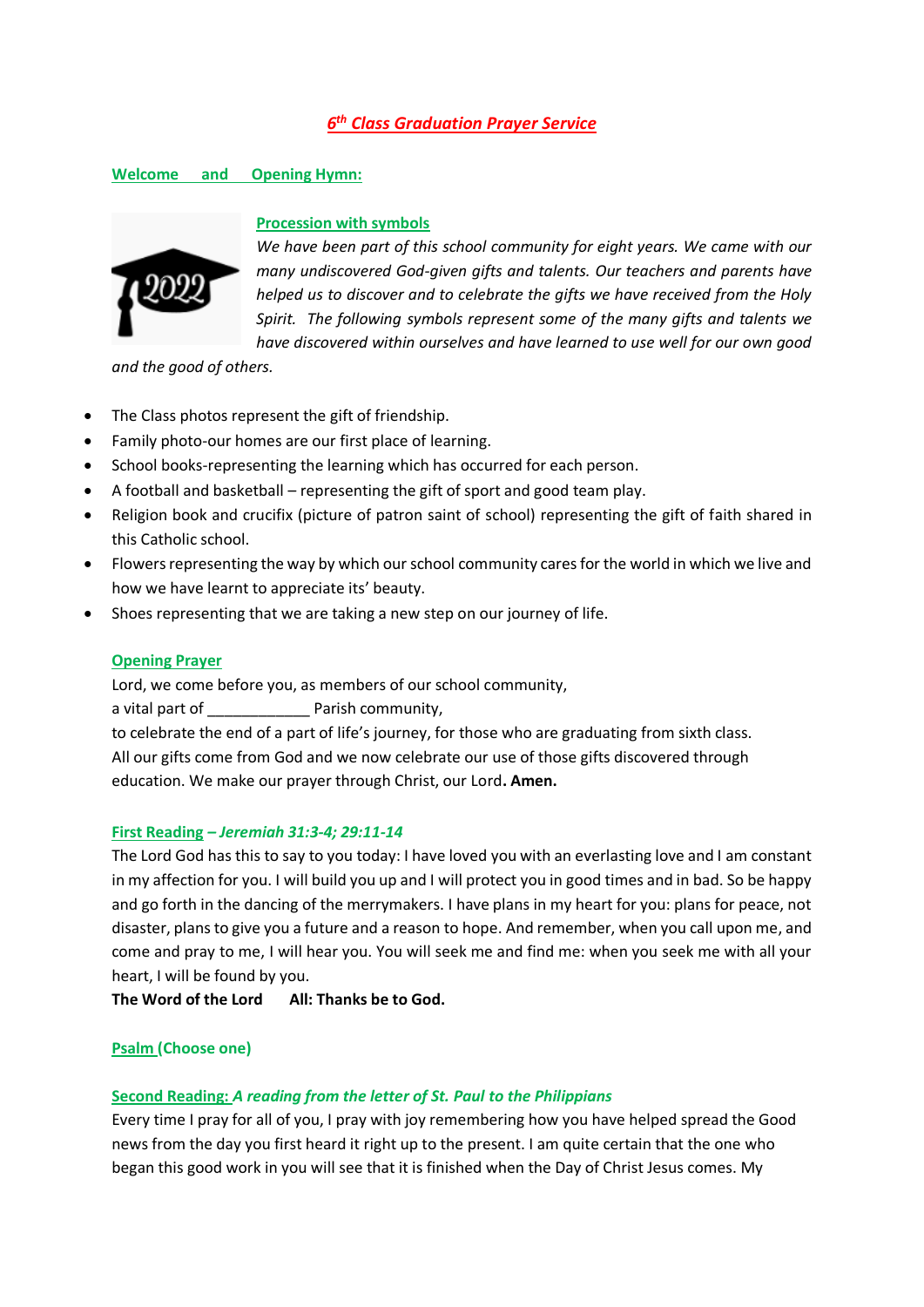prayer is that your love for each other may increase more and more and never stop improving your knowledge and deepening your understanding so that you can always recognise what is best. **The Word of the Lord All: Thanks be to God**

## **Alleluia:**

## **Gospel** *John 15:9-17*

## **A reading from the Holy Gospel according to St John All: Glory to you, Lord**

As the Father has loved me, so have I loved you. Now remain in my love. If you obey my commands, you will remain in my love, just as I have obeyed my Father's commands and remain in his love. I have told you this so that my joy may be in you and that your joy may be complete. My command is this: Love each other as I have loved you. Greater love has no one than this, that he lay down his life for his friends. You are my friends if you do what I command. I no longer call you servants, because a servant does not know his master's business. Instead I have called you friends, for everything that I learned from my Father I have made known to you. You did not choose me, but I chose you and appointed you to go and bear fruit – fruit that will last. Then the Father will give you whatever you ask in my name. This is my command: Love each other.

**The Gospel of the Lord All: Praise to you Lord, Jesus Christ.** 

## **Blessing of young people as they leave Primary School**

(Invite all the young people to stand in their place)

We give thanks to God for the gift that you have been to our school community.

May you treasure your gifts and talents and use them well for your own good and the good of all whom you meet.

May you know God's great love for you and always believe and trust that He has a great plan for you.

May you always treasure the gift of faith and continue to grow in friendship with Jesus.

May God bless you as you set out on the next part of your journey in life.

We ask this through Christ, Our Lord.

**All: Amen.**

#### **Blessing of Parents and Guardians**

(Invite all parents and guardians to stand in their place)

We give thanks to God for the gifts which you have shared with your children and the school community. May you faithfully live your vocation to guide your children through life.

May you know that God is always present with you in your task of parenting.

May you be given strength and courage as you help your children to open up their boundless, Godgiven gifts and talents. May God bless you in all that you do.

We ask this through Christ, Our Lord.

**All: Amen.**

*Optional: We now invite our young people to come forward and to receive their Graduation Certificates which mark the end of their Primary Education.* (Presentation of Graduation Certificates)